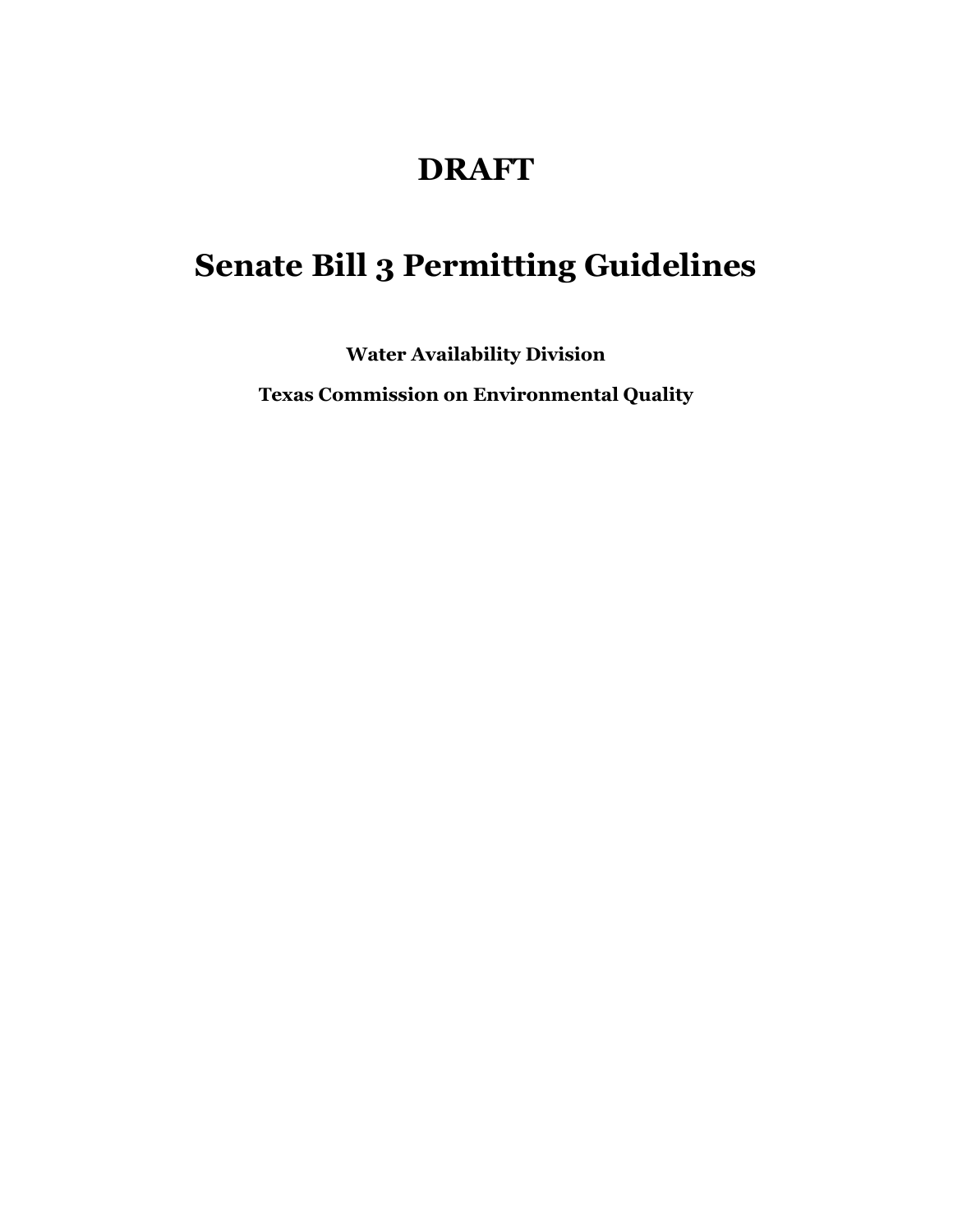# **Table of Contents**

|     |                                                                                 | Page         |  |  |  |  |
|-----|---------------------------------------------------------------------------------|--------------|--|--|--|--|
| 1.0 | Introduction                                                                    | $\mathbf{1}$ |  |  |  |  |
| 2.0 | General Information about the Adopted Standards                                 |              |  |  |  |  |
| 3.0 | <b>Water Availability</b>                                                       |              |  |  |  |  |
| 4.0 | Applicability of Measurement Points                                             |              |  |  |  |  |
| 5.0 | <b>Translating Environmental Flow Standards</b>                                 | 4            |  |  |  |  |
|     | <b>Subsistence and Base Flows</b><br>5.1                                        | 5            |  |  |  |  |
|     | <b>Pulse Flows</b><br>5.2                                                       | 6            |  |  |  |  |
| 6.0 | Bay and Estuary Evaluation                                                      | 6            |  |  |  |  |
|     | <b>Galveston Bay</b><br>6.1                                                     | 7            |  |  |  |  |
|     | Matagorda, Lavaca, and San Antonio Bays<br>6.2                                  | 7            |  |  |  |  |
|     | 6.2.1 Matagorda Bay                                                             | 8            |  |  |  |  |
|     | 6.2.2 Lavaca Bay                                                                | 8            |  |  |  |  |
|     | 6.2.3 San Antonio Bay                                                           | 8            |  |  |  |  |
|     | 6.2.4 Mission and Aransas Bay                                                   | 8            |  |  |  |  |
|     | Nueces Bay and Delta<br>6.3                                                     | 9            |  |  |  |  |
| 7.0 | Guidelines for § 298.25: Process for Adjusting Environmental Flow Conditions in |              |  |  |  |  |
|     | <b>Certain Permits</b>                                                          | 9            |  |  |  |  |
|     | Administrative Procedure for Adjustments<br>7.1                                 | 9            |  |  |  |  |
|     | <b>Technical Procedure for Adjustments</b><br>7.2                               | 10           |  |  |  |  |
|     | <b>Consideration of Voluntary Contributions</b><br>7.3                          | 12           |  |  |  |  |
| 8.0 | <b>Example for a New Appropriation of Water</b>                                 |              |  |  |  |  |
|     | <b>Environmental Review</b><br>8.1                                              | 13           |  |  |  |  |
|     | 8.2<br>Water Availability                                                       | 15           |  |  |  |  |
| 9.0 | <b>Other Issues</b>                                                             |              |  |  |  |  |
|     | Applications under TWC §11.042<br>9.1                                           | 15<br>16     |  |  |  |  |
|     | <b>Addition or Move of a Diversion Point</b><br>9.2                             | 16           |  |  |  |  |
|     | New appropriations of water based on a contract<br>9.3                          | 16           |  |  |  |  |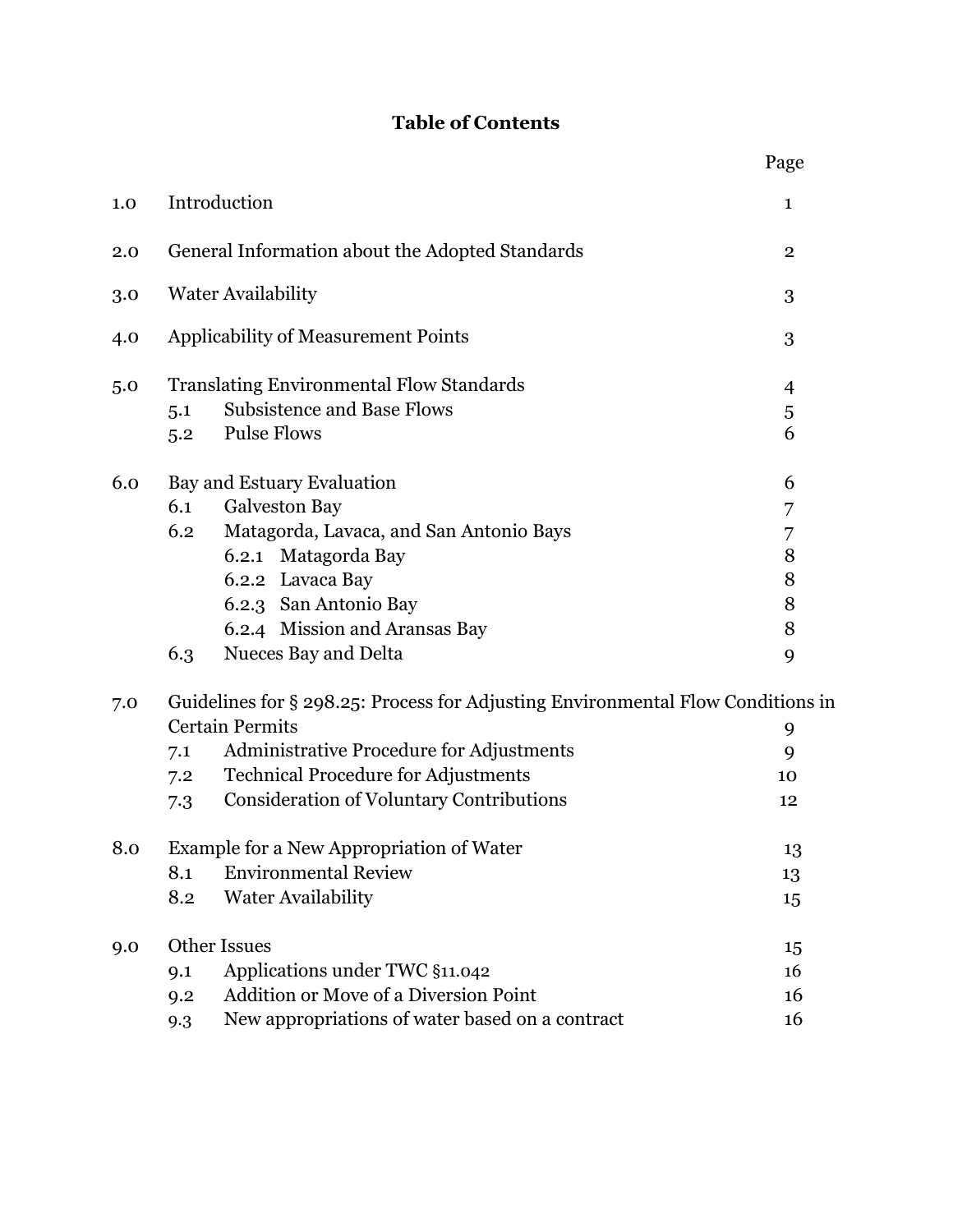#### **1.0 Introduction**

In 2007, the 80th Legislature enacted House Bill 3 (HB 3), relating to the management of the water resources of the state, including the protection of instream flows and freshwater inflows; and Senate Bill 3 (SB 3), relating to the development, management, and preservation of the water resources of the state. Both of these bills amended Texas Water Code (TWC) §11.1471 to require the Texas Commission on Environmental Quality (commission or TCEQ) to adopt rules related to environmental flow standards. On April 20, 2011, the commission adopted rules for the Sabine and Neches Rivers and Sabine Lake and the Trinity and San Jacinto Rivers and Galveston Bay. On August 8, 2012, the commission adopted rules for the Colorado and Lavaca Rivers and Matagorda and Lavaca Bays and the Guadalupe, San Antonio, Mission, and Aransas Rivers and Mission, Copano, Aransas, and San Antonio Bays. On February 12, 2013, the commission adopted rules for the Nueces River and Corpus Christi and Baffin Bays, Brazos River and its associated bay and estuary system, and the Rio Grande, the Rio Grande estuary, and the Lower Laguna Madre.

Prior to HB 3/SB 3, the commission had authority to protect environmental interests as it permitted new appropriations of surface water or processed amendments to existing water rights. See TWC § 11.150 requiring an analysis of impact on water quality and TWC § 11.152 requiring consideration of effects on fish and wildlife habitats. The commission used available resources, methodologies, and studies to make these determinations. Section 11.134 of the Texas Water Code requires TCEQ to consider "any applicable environmental flow standards established under Section 11.1471, and, if applicable, the assessments performed under sections 11.147 (d) and (e) and sections 11.150, 11.151, and 11.152." For basins where standards have not been adopted (Red, Canadian, Sulphur, Cypress), applications for new appropriations of water are processed consistent with the requirements in TWC, §§ 11.150 – 11.152 and the TCEQ's rules. However, HB 3/SB 3 changed the process for new appropriations of water in basins where environmental flow conditions have been adopted by the TCEQ. In such basins, the assessments in sections  $11.147(b) - (e)$  and  $11.150$ ,  $11.151$ , and  $11.152$  no longer apply for new appropriations of water. See TWC, § 11.147(e-3). In other words, the assessments have been replaced by the adopted environmental flow standards in basins where standards have been adopted.

TCEQ's rules (30 Tex. Admin. Code § 298.10) provide that the adopted standards only apply to new appropriations of water. Section 298.10 further states that nothing in the rules restricts the TCEQ's authority to impose special conditions on water right permits that are not new

1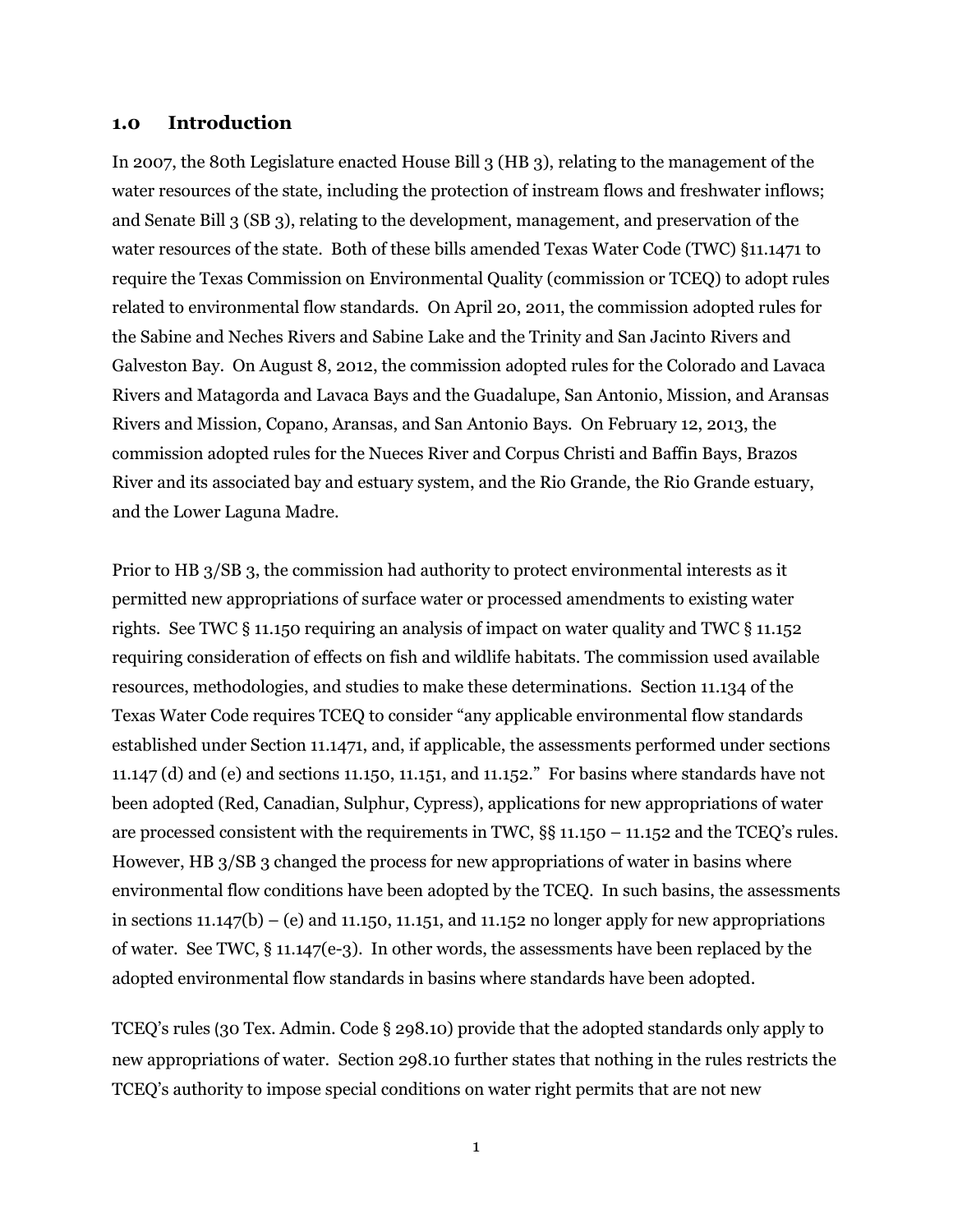appropriations, including special conditions to protect environmental flows, for interbasin transfers; on amendments, such as an amendment to move a diversion point; and on authorizations under TWC, §§11.042 and 11.046, to protect the environment or senior water rights. Therefore, the guidelines in this document are not intended to apply to applications that do not request a new appropriation of water. However, the numerical values in the adopted standards may be used in other permitting actions to provide consistency in water rights administration, as discussed in Section 9.0 of these guidelines.

Once environmental flow standards are adopted for a basin and bay system, the ED's objective or goal will be to protect the standards, along with the interests of senior water right holders, in the water rights permitting process for new appropriations and amendments that increase the amount of water to be taken, stored, or diverted. The guidelines in this document describe generally how the ED intends to formulate recommendations for flow restriction special conditions for permits or amendments that request new appropriations of water. Additionally, the guidelines describe how the ED intends to address voluntary contributions and adjustments of permit conditions. However, the ED recognizes that water rights can be complex and this document cannot cover all of the fact situations that could arise for different applications. Program staff are available for pre-application meetings to discuss issues related to specific projects.

# **2.0 General Information About the Adopted Standards**

The adopted environmental flow standards can be found in Chapter 298 of TCEQ's rules. 30 TAC, Chapter 298. These rules include measurement points, definitions, applicability, specific flow values for flow components, and freshwater inflow standards, where applicable. Table 1. below shows the specific subchapter for each river basin and bay system:

| <b>Subchapter</b> | <b>Basin and Bay System</b>                                                                               |
|-------------------|-----------------------------------------------------------------------------------------------------------|
| A                 | <b>General Provisions</b>                                                                                 |
| B                 | Trinity and San Jacinto Rivers and Galveston Bay                                                          |
|                   | Sabine and Neches Rivers and Sabine Lake Bay                                                              |
| D                 | Colorado and Lavaca Rivers and Matagorda and Lavaca Bays                                                  |
| E                 | Guadalupe, San Antonio, Mission, and Aransas Rivers and Mission, Copano, Aransas,<br>and San Antonio Bays |
| F                 | Nueces River and Corpus Christi and Baffin Bays                                                           |
| G                 | Brazos River and its associated bay and estuary system                                                    |
| H                 | Rio Grande, the Rio Grande estuary, and the Lower Laguna Madre                                            |

**Table 1. Rules for specific basin and bay systems**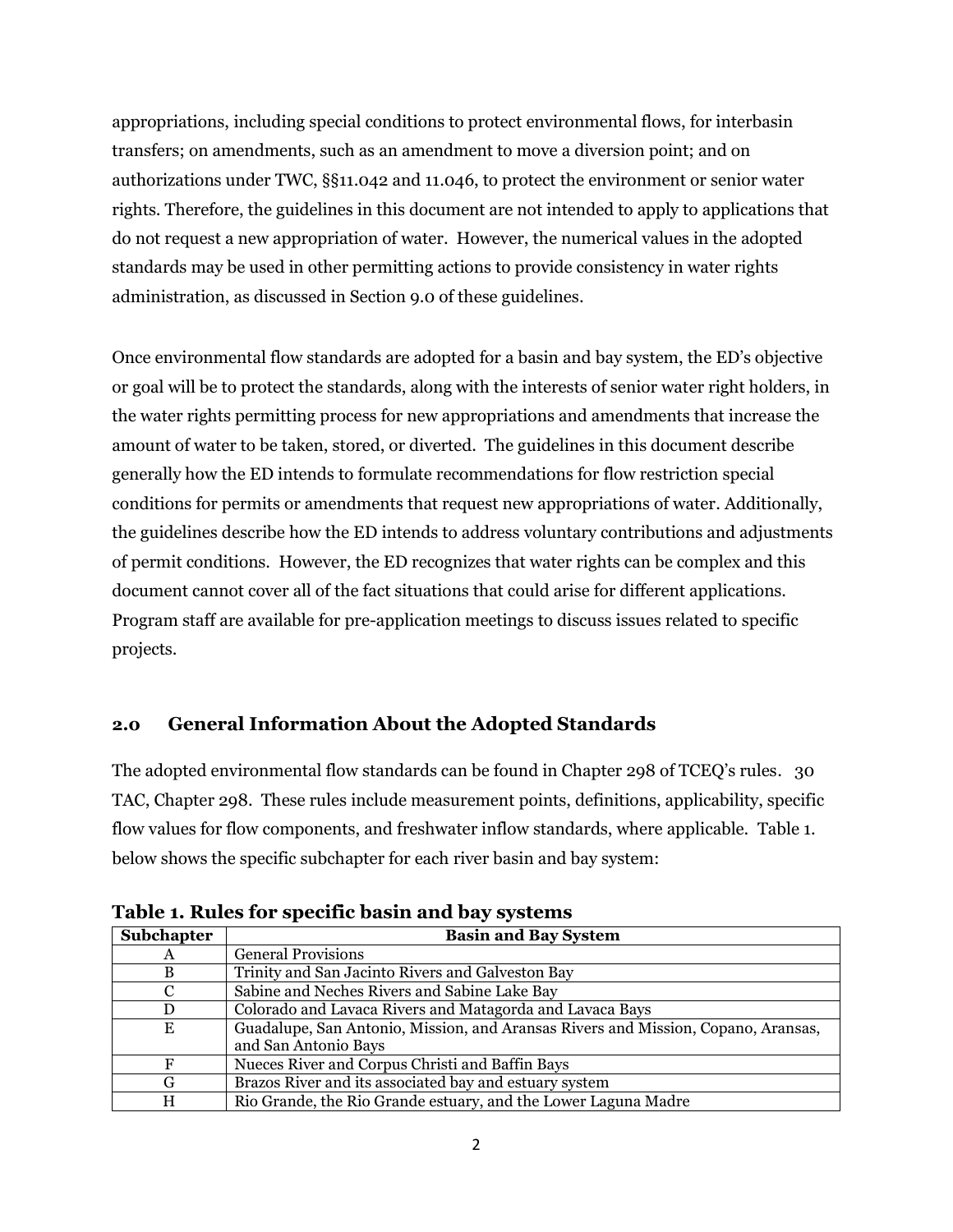#### **3.0 Water Availability**

Staff evaluates applications for new appropriations of water using TCEQ's full authorization water availability model (WAM). In this model, all water rights are included at their full authorized amounts, reservoirs at their permitted capacities, and return flows are not included. The TCEQ WAMs will ultimately include all of the adopted environmental flow standards for rivers and streams for each of the measurement points in the rules. The adopted standards, including any pulse flow standards, will be added to the models as applications for new appropriations of water subject to those standards are processed.

In some basin and bay systems, certain applications are exempt from high flow pulse requirements.<sup>1</sup> However, during rulemaking, the commission reserved the right to protect the adopted standards by including those standards in its water availability models.<sup>2</sup> Including the complete set of adopted instream standards (subsistence flows, base flows, and high flow pulses) in the WAM will protect high flow pulse standards from being permitted to smaller applicants for new appropriations. This ensures that the water availability analysis for a new permit will consider any downstream flow standards even though those downstream flow standards would not be included in the special conditions for that permit. This provision was included in all of the adopted rules to ensure consistency with 30 TAC §298.20.<sup>3</sup>

Under TCEQ's rules, the adopted standards will be included in the WAMs with a priority date that is the date on which the science team for that basin and bay system submitted its recommendations. <sup>4</sup> This priority date has no other purpose. An application for a new appropriation will be assigned a modeled priority date junior to the adopted standards in priority order with respect to other applications from the same time period. The modeled priority date does not change the actual priority date of the application.

#### **4.0 Applicability of Measurement Points**

Environmental flow standards at all measurement points in the adopted rules will be considered during the water availability analysis. The measurement points adopted in the rules are the only

 $\overline{a}$ 

<sup>1</sup> 30 TAC §§ 298.230, 298.285, 298.335, 298.385, 298.435, 298.485, 298.535

<sup>2</sup> 36 TexReg 2911

<sup>3</sup> 36 TexReg 2913 and 2916, 37 TexReg 6631 and 6635, and 39 TexReg 1418, 1421, and 1424.

<sup>4</sup> 30 TAC §§ 298.20, 298.215, 298.265, 298.315, 298.365, 298.415, 298.465, and 298.515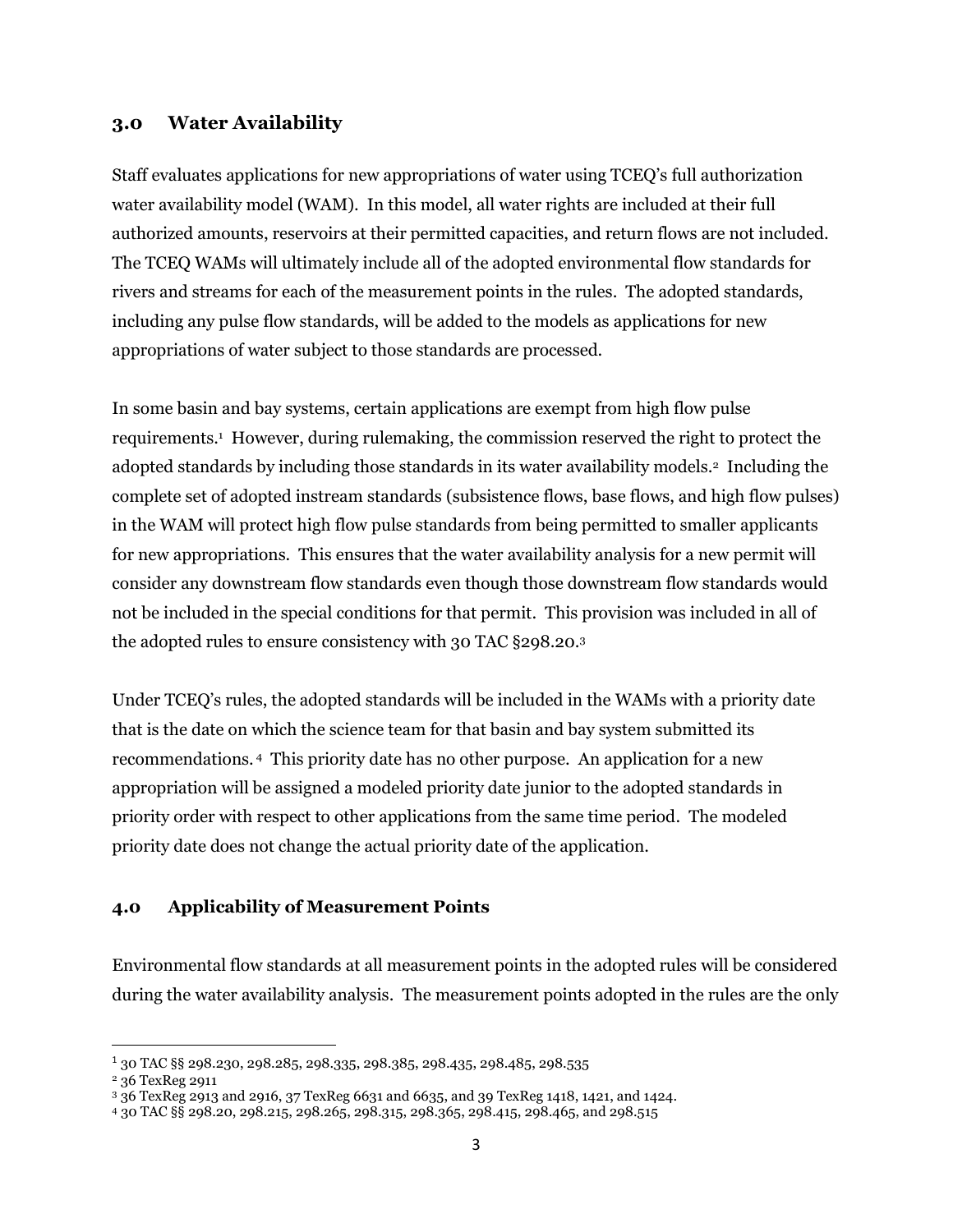measurement points an applicant is required to include in its application. Nevertheless, according to the adopted rules, the permit special conditions would not require compliance with the standards at these additional downstream measurement points because there is nothing in the adopted rules that would require this. For smaller applications with a single diversion point, the nearest measurement point is used in the flow restriction special condition in the permit. If the measurement point is downstream of the proposed diversion location, the permit special condition would require that flows at the measurement point gage be maintained at or above the applicable standard when diversions occur. Whereas, if the measurement point is upstream of the proposed diversion location, the permit special condition would require that flows at the measurement point gage be at or above the applicable standard *plus* the proposed diversion rate when diversions occur. This ensures that the flows will not go below the adopted flow standards.

For an application for a new appropriation of water from a river or stream in a coastal basin that does not include a measurement point, or in other limited circumstances, adopted standards may be translated from the nearest measurement point using the methods discussed below. In selecting a measurement point from which to translate adopted standards to a new location, staff could consider proximity, rainfall patterns, the number of measurement points in a basin, existing senior water rights, and hydrologic factors such as intervening tributary inflows.

### **5.0 Translating Environmental Flow Standards**

The goal of flow restriction special conditions in a permit will be to protect the standards (30 TAC §298.15). At the request of an applicant, staff could develop permit special conditions at a different gage in order to take into account basin specific conditions and/or to facilitate and simplify water management and accounting for specific permits. However, to the maximum extent reasonable and practicable, permit special conditions will be based on adopted standards at adopted measurement points.

#### **5.1 Subsistence and Base Flows**

If there is a need to prorate subsistence and base flow standards, these flow components will generally be prorated from standards at adopted measurement points using a drainage area ratio. Various methods could be used to translate subsistence and base flows, including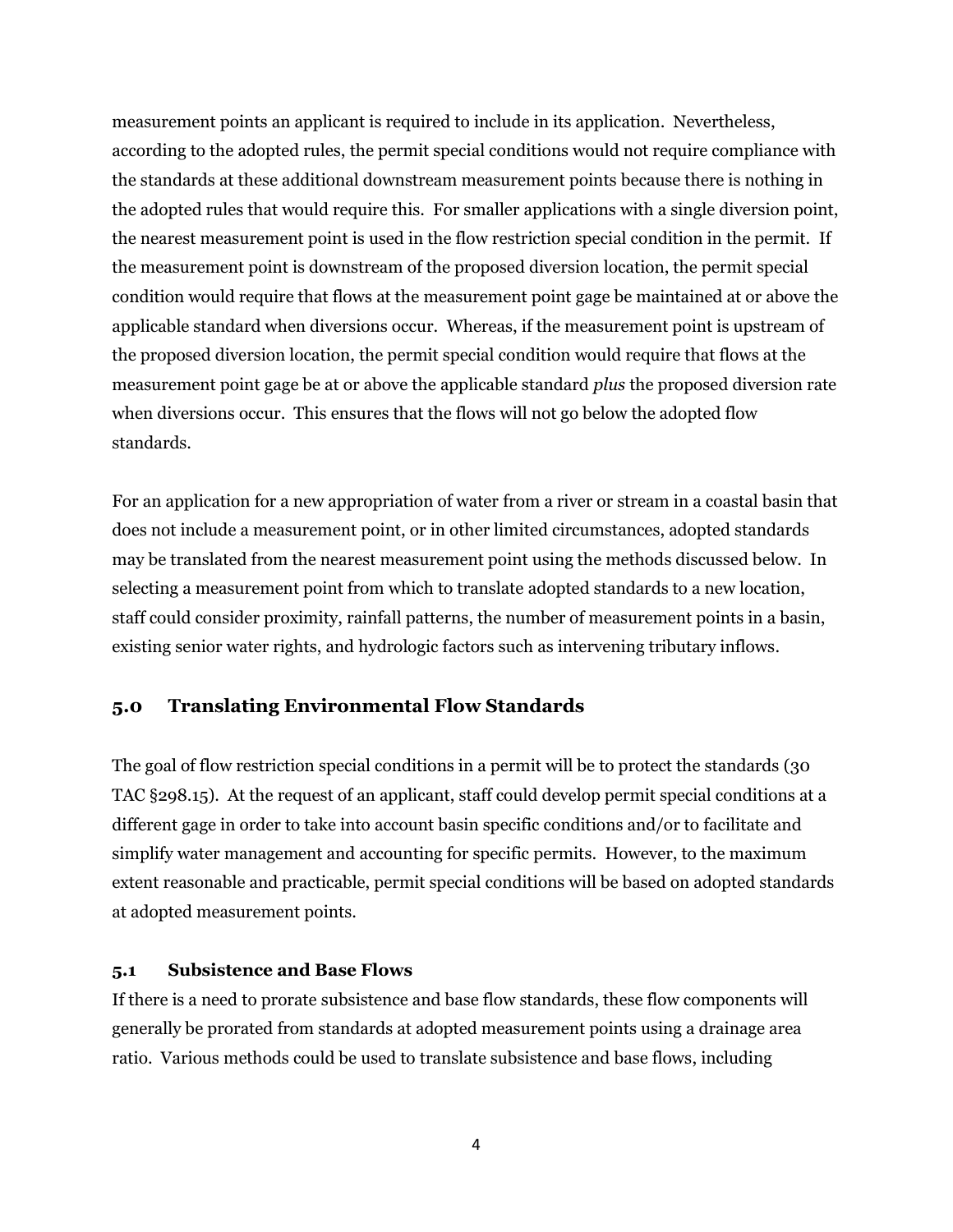appropriate site specific information and other hydrologic methods such as IHA/HEFR or a flow factor.

*IHA/HEFR* – An applicant could process streamflow data from a nearby gage following the methods used by the applicable BBEST and submit its proposed base and subsistence flow values, and its calculations, to TCEQ with its application.

*Flow Factor Example-* TCEQ receives an application for a new appropriation located on a tributary stream (See Figure 1). In this example, the adopted standards for the basin include a measurement point at Gage A. Gage B is downstream but is not included as a measurement point in the adopted standards. First, staff would extract the naturalized flows for Gages A and B from the TCEQ WAM and calculate the total naturalized flow for the period of record for each season.



**Figure 1. New water right located on a tributary stream**

Staff would calculate the ratio of the naturalized flows at the applicant's location to the incremental flow (flow factor). The adopted subsistence and base flow standards at Gage A would then be multiplied by the flow factor to develop the permit condition for the new water right. At some locations in some basins there are months in the period of record where naturalized flows at the upstream gage are greater than those at the downstream gage. This results in negative incremental flows in the models. In these cases, staff would consider the effect of negative incremental flows in developing the flow factor. If negative incremental flows are an issue at a particular location, staff may use a drainage area ratio to develop the flow factor.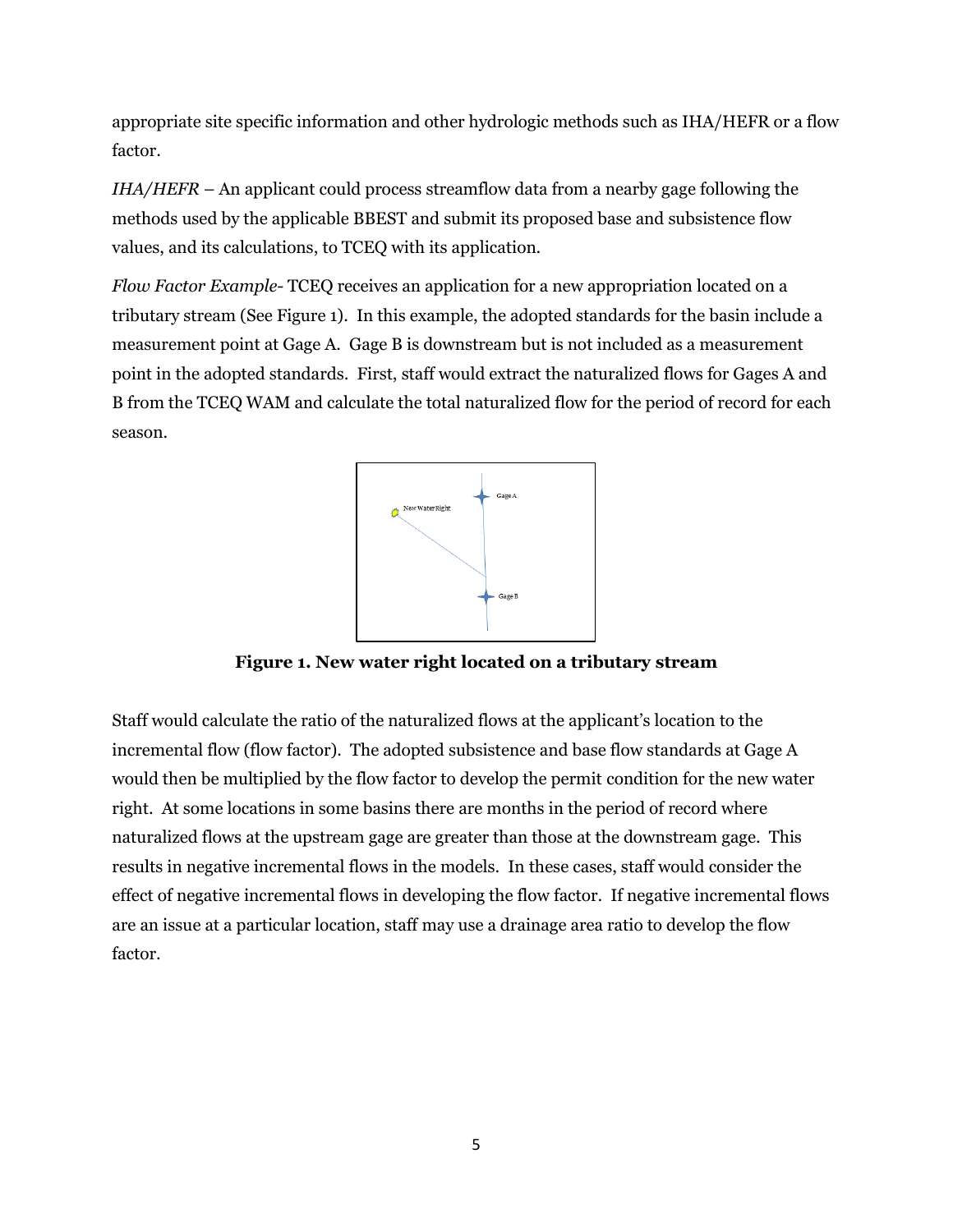#### **5.2 Pulse flows**

By rule, not all permits for new appropriations of water will include operational special conditions to protect pulse flows. 5 For new appropriations of water that are not subject to the pulse exemptions, the permit will include a special condition requiring compliance with the applicable pulse flows. If there is a need to translate pulse flows, site specific information, if available, could be used to inform the translation. Pulse flow standards could be translated using the following method:

- o Pulse flow requirements, i.e. *trigger flow, volume, and duration*, will be scaled to generate the values for these parameters at a different gage to develop a permit specific special condition.
- o The *trigger flows* at the measurement point in the rule will be scaled using either the ratio of the naturalized mean annual flows of the corresponding stream reaches on the NHDPlus Version 2 dataset or the ratio of the mean annual naturalized flows from the TCEQ WAM for the applicable river basin.
- o The *durations* at the measurement point will be scaled using a duration exponent obtained from a power law relationship between pulse volumes and trigger flows in a given basin.
- $\circ$  The *pulse volumes* will be related such that the pulse ratio, QD/V (where Q = the trigger level,  $D =$  duration, and  $V =$  volume), is the same at the measured and target locations.

Specific technical details regarding the pulse flow translation methodology are available at http://www.crwr.utexas.edu/reports/2013/rpt13-2.shtml

# **6.0 Bay and Estuary Evaluation**

 $\overline{\phantom{a}}$ 

Consistent with the adopted rules, staff would not implement the freshwater inflow standards as special conditions in new water rights subject to the adopted standards. Staff will instead consider whether a new application impairs freshwater inflow standards as part of the water availability determination for new appropriations of water. Staff will evaluate whether a new application impairs freshwater inflow standards based on the WAM TCEQ uses for new appropriations. The TCEQ's permitting WAM includes all senior water rights at their full authorized amounts, reservoirs at their full permitted capacities, and does not include return flows. Staff will determine whether a new application would impair freshwater inflow standards

<sup>5</sup> 30 TAC §§ 298.230, 298.285, 298.335, 298.385, 298.435, 298.485, 298.535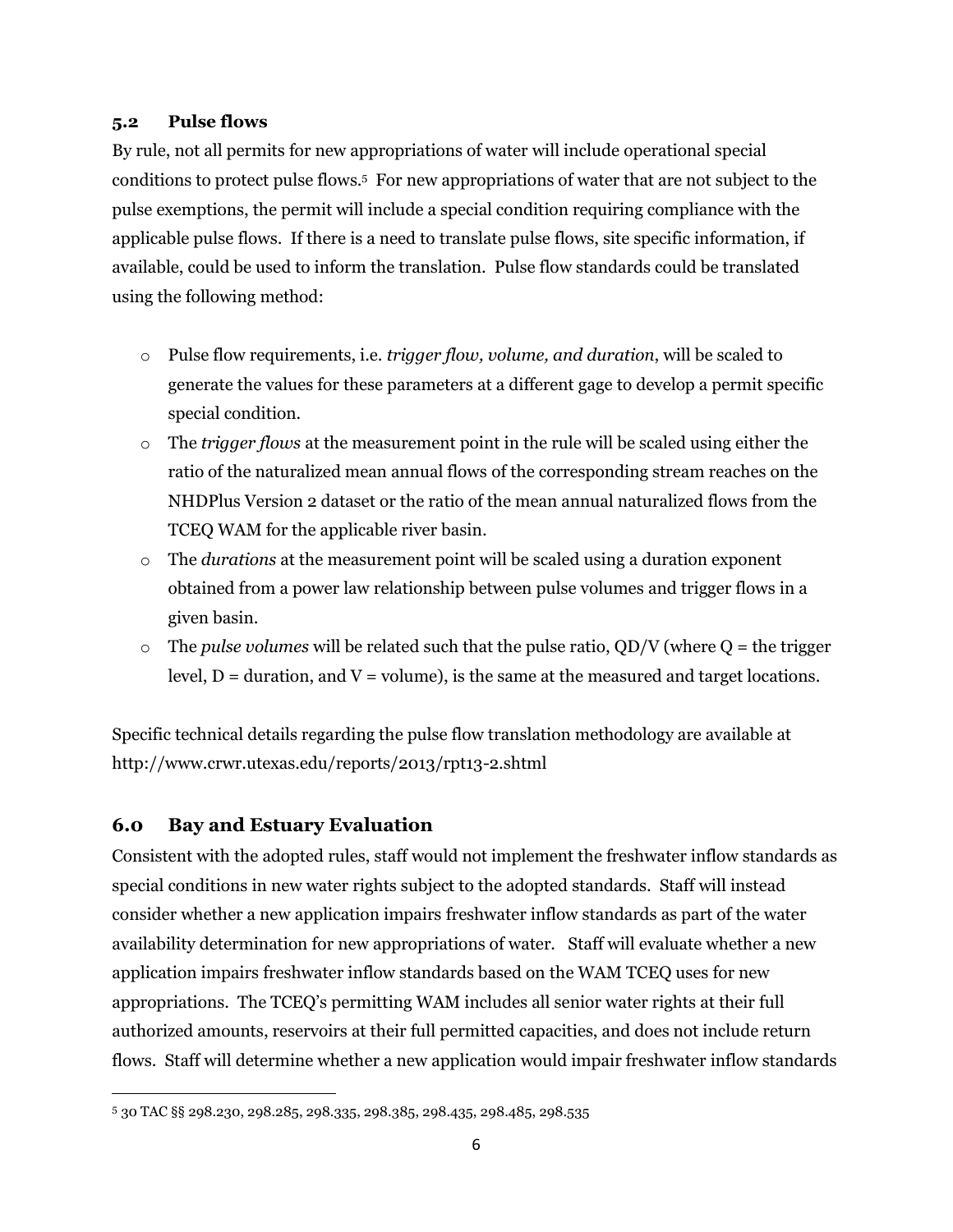based on the basin and bay specific criteria in the adopted rules.<sup>6</sup>

Staff processes permit applications for new appropriations in priority date order. If staff recommends that a permit be granted, the new permit will be included in the TCEQ WAM used to determine water availability for new appropriations and compliance with freshwater inflow standards for all subsequent permit applications. The WAM used to process applications will be available to applicants and others who request the model and will be posted on TCEQ's website. In addition, the spreadsheet calculators will be added to TCEQ's Water Availability Modeling website when TCEQ processes an application for a new appropriation of water for a river basin.

#### **6.1 Galveston Bay**

Staff will determine compliance with the volumes and frequencies in the rule.<sup>7</sup> Staff will run the WAM, with the proposed application included, during preliminary review of an application. If the model results indicate that the frequency requirements in the rule are met, staff will continue processing the application. If the model results indicate that the frequency requirements are not met, the applicant will be notified, as soon as practicable, prior to the completion of technical review and provided with an opportunity to modify the application. Ultimately, if the application does not meet the frequency requirements in the adopted standards, staff would likely recommend denial of the application. In the event that frequency requirements are not met prior to processing the first application for a new appropriation of water, staff will consider whether any application submitted has the potential to worsen these existing conditions. If the application increases the extent of non-compliance, the application, unless modified to avoid that result, could be denied. For purposes of determining whether the frequency requirements are met, staff will round the calculated frequency requirement to a whole number.

#### **6.2 Matagorda, Lavaca, and San Antonio Bays**

Consideration of freshwater inflow standards for these bay systems will generally follow the process outlined above for Galveston Bay. Impairment of the inflow regime will be determined using baseline values and modeled frequencies calculated using the TCEQ WAM in effect at the time the first application subject to the adopted standards is processed.<sup>8</sup> The adopted standards

 $\overline{a}$ <sup>6</sup> 30 TAC §§ 298.225, 298.330, 298.380, and 298.430

<sup>7</sup> 30 TAC §298.225(a)

<sup>8</sup> 30 TAC §298.330(a) – (d) for Matagorda and Lavaca Bays and 30 TAC §298.380(a) – (b) for San Antonio and Mission Bays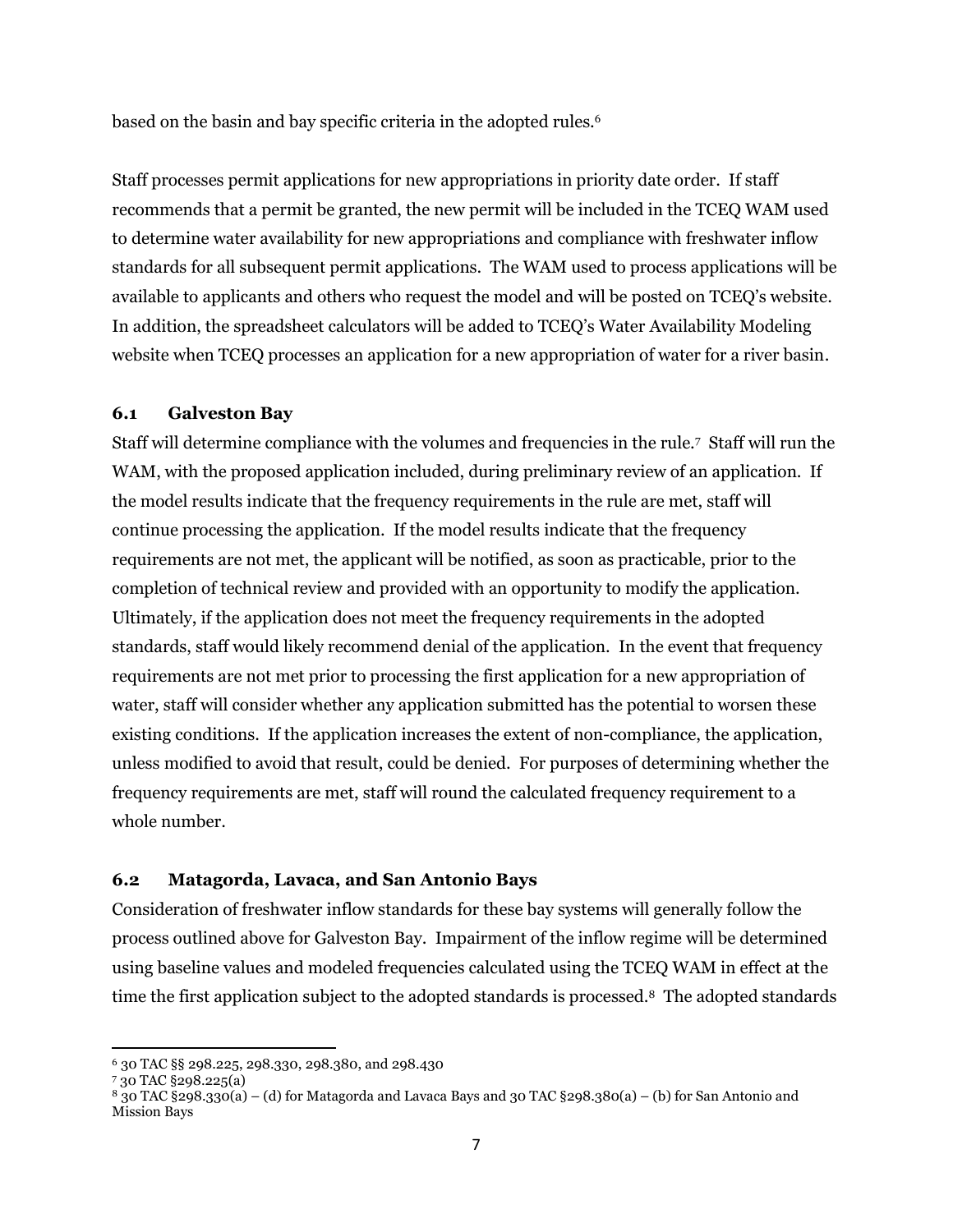in these bay systems also provide for consideration of voluntary permitted strategies. Voluntary permitted strategies are those strategies that are implemented through a water right permit or amendment to help meet the freshwater inflow standards. In the event that an amendment is granted to help meet freshwater inflow standards, a subsequent water right application for a new appropriation of water cannot reduce the quantity or frequency of freshwater inflows below those that would occur in the TCEQ WAM with the permitted strategy or strategies in place.

#### *6.2.1 Matagorda Bay*

An application for a new appropriation in the Colorado River Basin cannot decrease the annual average freshwater inflow, at the most downstream point in the Colorado River Basin, below 60% of the long-term annual strategy quantity, decrease the modeled annual frequency of any inflow regime, or decrease the monthly inflow quantity to Matagorda Bay below 15,000 acre-feet per month.

#### *6.2.2 Lavaca Bay*

An application for a new appropriation in the Lavaca River Basin or Garcitas Creek cannot decrease the modeled annual frequency of any inflow regime level.

#### *6.2.3 San Antonio Bay*

An application for a new appropriation in the Guadalupe and San Antonio River Basins cannot impair the modeled permitting frequency of any inflow regime by more than the values set out in the adopted rule. Impairment will be calculated individually for each inflow regime level for which a specific frequency is identified in the adopted rule and will be calculated at the most downstream point in the water availability model. Impairment will be calculated as set out in the rule. For example, the modeled permitting frequencies for inflow regimes Spring 1, Spring 2, and Spring 2 and Spring 3 combined, and calculated as a percentage of total years, shall not be decreased by more than 5%.

#### *6.2.4 Mission and Aransas Bay*

An application for a new appropriation of water in the San Antonio-Nueces Coastal Basin cannot impair the inflow regime for Mission and Aransas Bays below the amount set out in the rule. Impairment will be calculated at the most downstream point in the water availability model.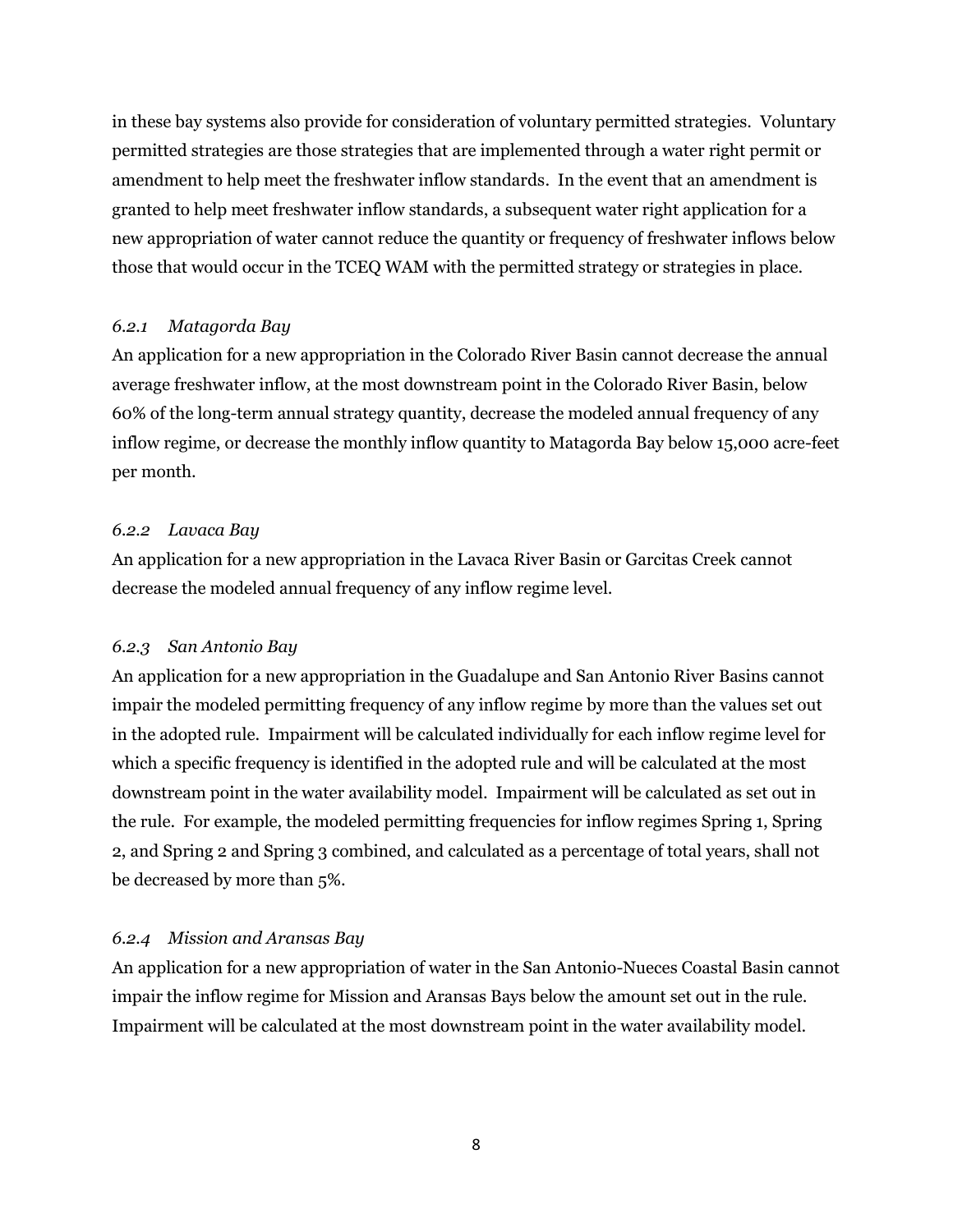#### **6.3 Nueces Bay and Delta**

An application for a new appropriation in the Guadalupe and San Antonio River Basins cannot impair the modeled permitting frequency of any inflow regime by more than the values set out in the adopted rule.Impairment will be calculated individually for each inflow regime level for which a specific frequency is identified in the adopted rule and will be calculated at the point in the water availability model that represents inflows to Nueces Bay and Delta. Impairment will be calculated as set out in the rule. For example, the modeled permitting frequencies for the target volumes in Level 1 shall not be decreased by more than 50%.

# **7.0 Guidelines for §298.25: Process for Adjusting Environmental Flow Conditions in Certain Permits.**

#### **7.1 Administrative Procedure for Adjustments**

Subsections (a) through (g) of §298.25 describe the administrative process for permit adjustments. The adjustment process may start only on the petition of the ED. The adjustment would only apply to new appropriations and amendments that increased an appropriation that were issued after September 1, 2007. All new appropriations of water issued after September 1, 2007 include a provision that allows for adjustment of environmental flow conditions, if appropriate, to achieve compliance with adopted environmental flow standards.

The ED's petition will be similar to an original application for a water right permit, but the title will indicate that it is for an adjustment to an environmental flow special condition. Notice for these petitions for adjustment of special conditions will be by first class mail to all water right holders and navigation districts in the basin, and the notice will be posted to the TCEQ's web site at least 30 days prior to action on the petition. The commission can act on the petition without holding a contested case hearing. The commission may hold a public meeting and will consider any public comment timely submitted. Subsections (e) and (f) provide that motions for reconsideration of the commission's action may be filed within 30 days by any of the following: the commission, the executive director, the water right holder, Texas Parks and Wildlife, or affected persons. If the commission grants a motion to reconsider, the commission can refer the matter to the State Office of Administrative Hearings.

Staff may propose adjustments to permit conditions that are reasonably necessary to protect the adopted standards. Staff will only adjust the permit conditions but would not necessarily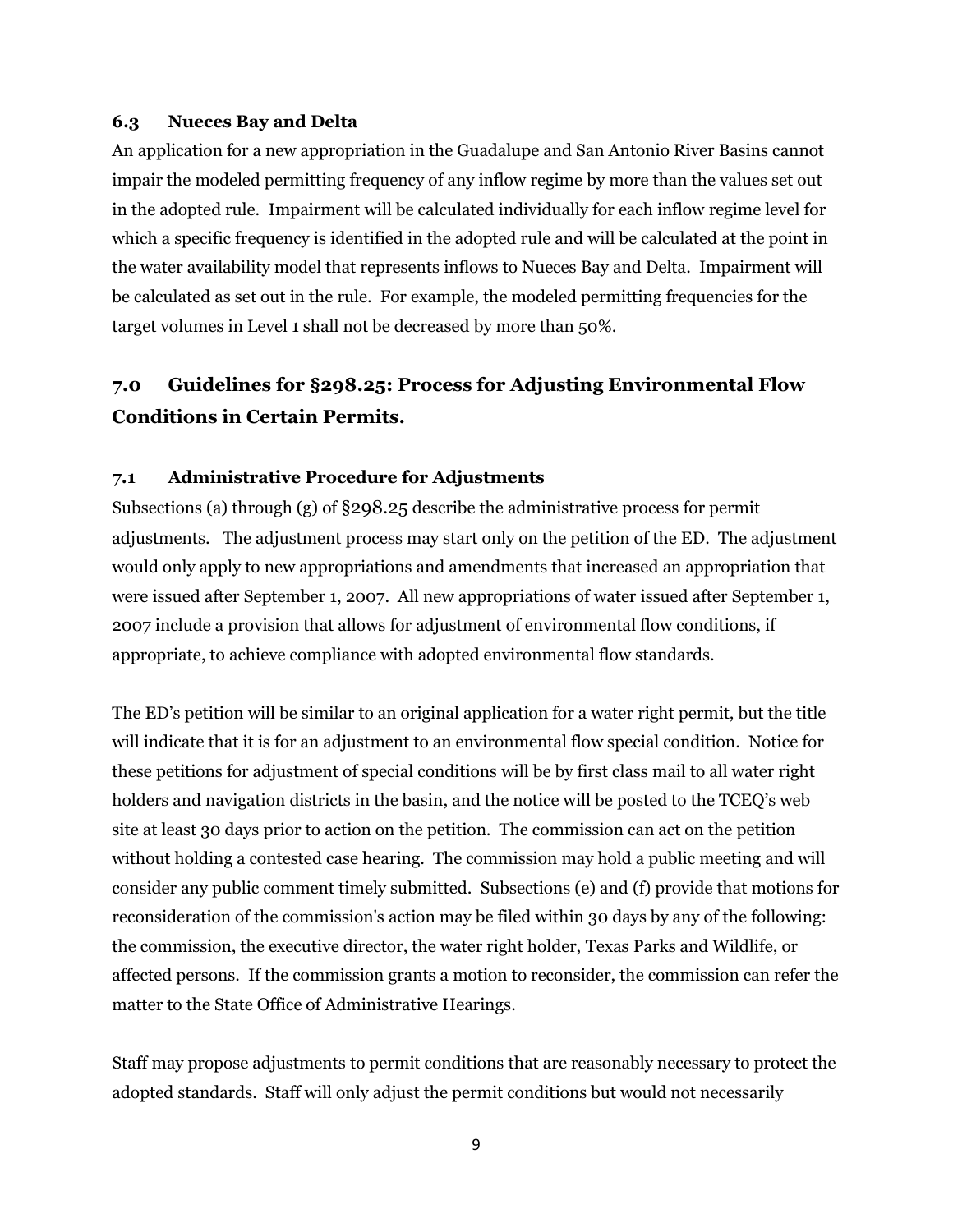include the standards in these permits. However, the permit conditions in these permits could be adjusted to include the standards if including the adopted standards in a new permit condition would result in an adjustment of less than 12.5% of the annualized amount of the existing permit condition. Staff intends to follow a similar review process if the standards are subsequently modified in a future rulemaking; however, the maximum amount of all adjustments to a permit would not exceed 12.5%. As discussed above in the Bay and Estuary Evaluation, staff would not implement the freshwater inflow standards as special conditions in new water rights subject to the adopted standards.

Subsection (i) provides that any adjustments consider priority dates and diversion locations of other water rights in the same river basin that are subject to adjustment. Factors that may be considered in determining whether affected permits and amendments would be adjusted are the number and spatial locations of permits that are subject to the adopted standards in a river basin, the priority dates of these permits, and the extent to which existing special conditions in the permits subject to adjustment are consistent with and protective of the adopted standards for that basin.

Compliance with freshwater inflow standards is evaluated during the water availability determination for new permits, as discussed further in this document. Water availability was already determined for permits granted after September 1, 2007 and before the standards were adopted. Staff does not intend to include special conditions for freshwater inflow standards in new permits; therefore, freshwater inflow special conditions will not be added to these permits. However, if freshwater inflow standards are changed in a subsequent rulemaking process, staff could consider those changes as they relate to the 12.5% adjustment, although application of the proposed instream flow standards would likely provide sufficient flow to the bays and estuaries.

#### **7.2 Technical Procedure for Adjustments**

An adjustment may not exceed 12.5% of the annualized total of the amount required to be adjusted. See 30 TAC § 298.25(h) implementing TWC,  $\S$ 11.147 (e)(1). Any adjustments will only apply to new appropriations issued after September 1, 2007. Any new permit conditions must be consistent with the adopted environmental flow standards to the maximum extent practicable. 30 TAC § 298.25(h). The 12.5% adjustment will be calculated as 12.5% of the original permit condition.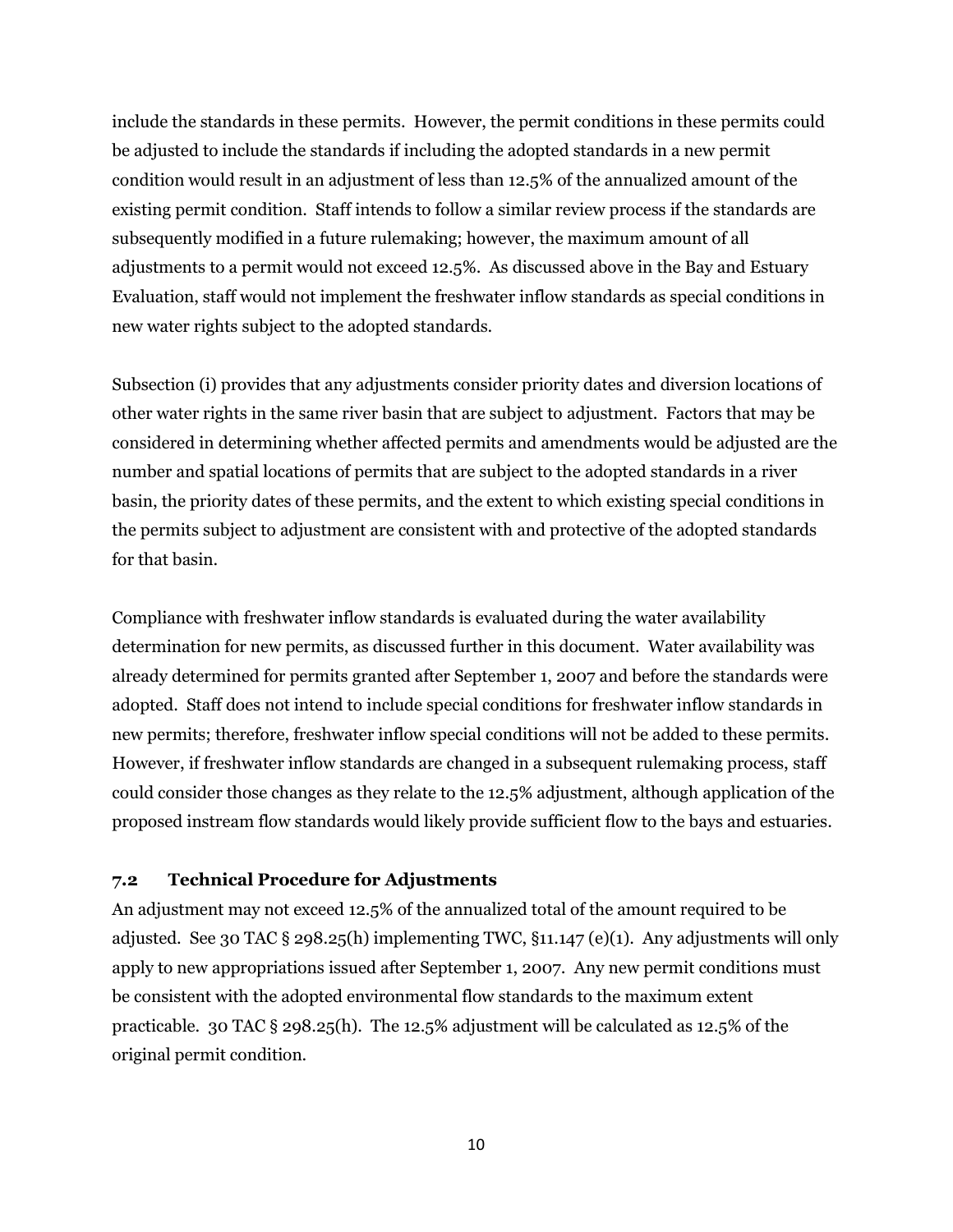Specifically, numeric conditions in a permit will be compared to the standards at the measurement point that would be applicable to that permit. In the case of locations that are not near a measurement point, an appropriate standard may be developed as described Section 5.0 above relating to Translating Environmental Flow Standards. This standard will be compared to the existing permit condition to determine an appropriate adjustment.

The 12.5% calculation for base flow environmental flow conditions expressed in cubic feet per second is calculated based on a simple 12.5% increase to the numerical value of the flow condition. As discussed above, staff will individually review permits requiring adjustment. The specific adjustment for an individual permit will be applied after appropriate consideration of environmental needs. The adjustment, in combination with all previous adjustments, cannot increase the annualized flow requirement above the sum of the original annualized flow requirement plus the original 12.5% adjustment. A simple example is shown in below:

|                          | Winter | Spring | Summer | Fall  | Annualized<br>Requirement | Annualized<br>Requirement<br>Plus 12.5% |
|--------------------------|--------|--------|--------|-------|---------------------------|-----------------------------------------|
| Permit Condition (cfs)   | 178    | 275    | 100    | 300   | 853                       | 960                                     |
| Adopted Standard (cfs)   | 300    | 450    | 200    | 350   |                           |                                         |
| Adjusted Condition (cfs) | 200    | 309    | 112.5  | 337.5 | 960                       |                                         |

For environmental flow conditions for high flow pulses that may have a peak flow component expressed in cubic feet per second, a duration expressed in days, and a total volume expressed in acre-feet, the adopted rule uses a 12.5% increase of the total volume of the condition annualized by totaling all the required pulses per year. Application of this adjustment will consider both environmental and water supply needs. The adjustment could be simply an increase to the existing pulse volumes. The 12.5% adjustment for pulse conditions would be calculated as follows: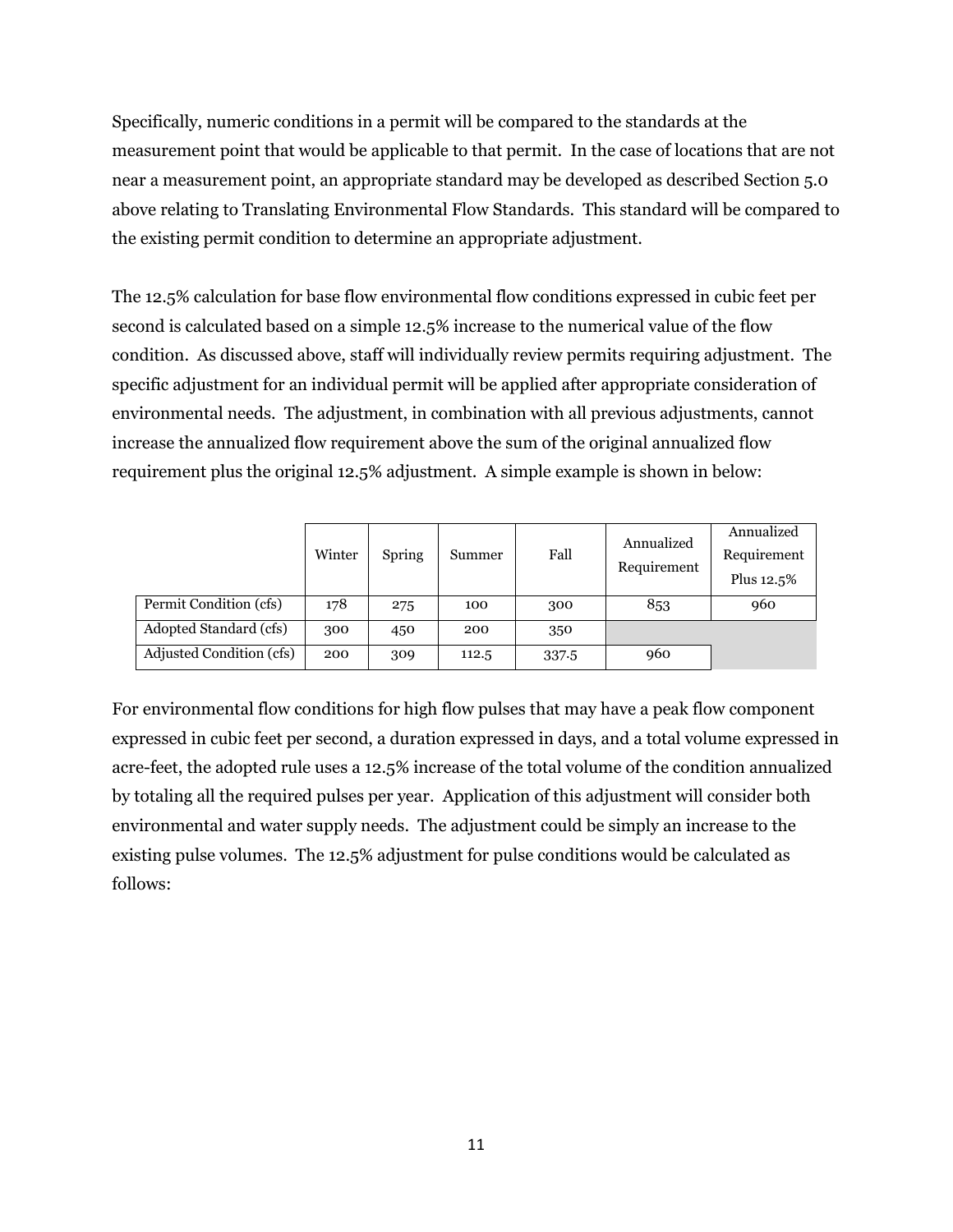| <b>Season</b> | <b>Pulse</b>                     | 12.5% Adjustment* | <b>Potential New</b><br><b>Permit Condition</b> |
|---------------|----------------------------------|-------------------|-------------------------------------------------|
| Winter        | 1 per season<br>Volume: 5,932 af | 742 af            | 1 per season<br>Volume: 6,674 af                |
| Spring        | 2 per season<br>Volume: 5,062 af | 1266 af           | 2 per season<br>Volume: 5,695 af                |
| Summer        | 1 per season<br>Volume: 671 af   | 84 af             | 1 per season<br>Volume: 755 af                  |
| Fall          | 2 per season<br>Volume: 2,189 af | 547 af            | 2 per season<br>Volume: 2,463 af                |
|               | Total Adjustment                 | $2639$ af         |                                                 |

 Note that there are two pulses per season in the Spring and Fall seasons in this example

Staff may consider alternatives to the simple adjustment of pulse conditions described above on a permit-specific basis.

#### **7.3 Consideration of Voluntary Contributions**

Section 298.25(j) implements the provisions of TWC,  $\S$  11.147(e)(1) and (e)(2) that call for appropriate consideration of voluntary contributions to the Texas Water Trust, voluntary amendments to existing water rights to change the use or add a use for instream flows dedicated to environmental needs or bay and estuary inflows, and the appropriate credit for those contributions or amendments when determining adjustments to permits. The intent of this provision is to ensure that water dedicated to the environment that would receive full credit for the dedicated amount is available often enough to reliably provide protection to the environment. Water rights vary in reliability - or the amount of time that water is actually present in the watercourse. A contribution of reliable water or amendment for instream uses and bay and estuary freshwater inflows should be entitled to higher consideration and credit than a similar contribution or amendment of less reliable water. More reliable water, defined as water where the total volume is available in at least 75% of the years, is entitled to full credit. Water that is available in less than 75% of the years is entitled to a 50% credit. Determination of how often the water is available will be based on the full authorization version of the TCEQ's water availability models. These availability amounts do not represent how much water is physically present in the stream at a given time. They are intended to be used for purposes of performing a mathematical calculation of the amount of the credit.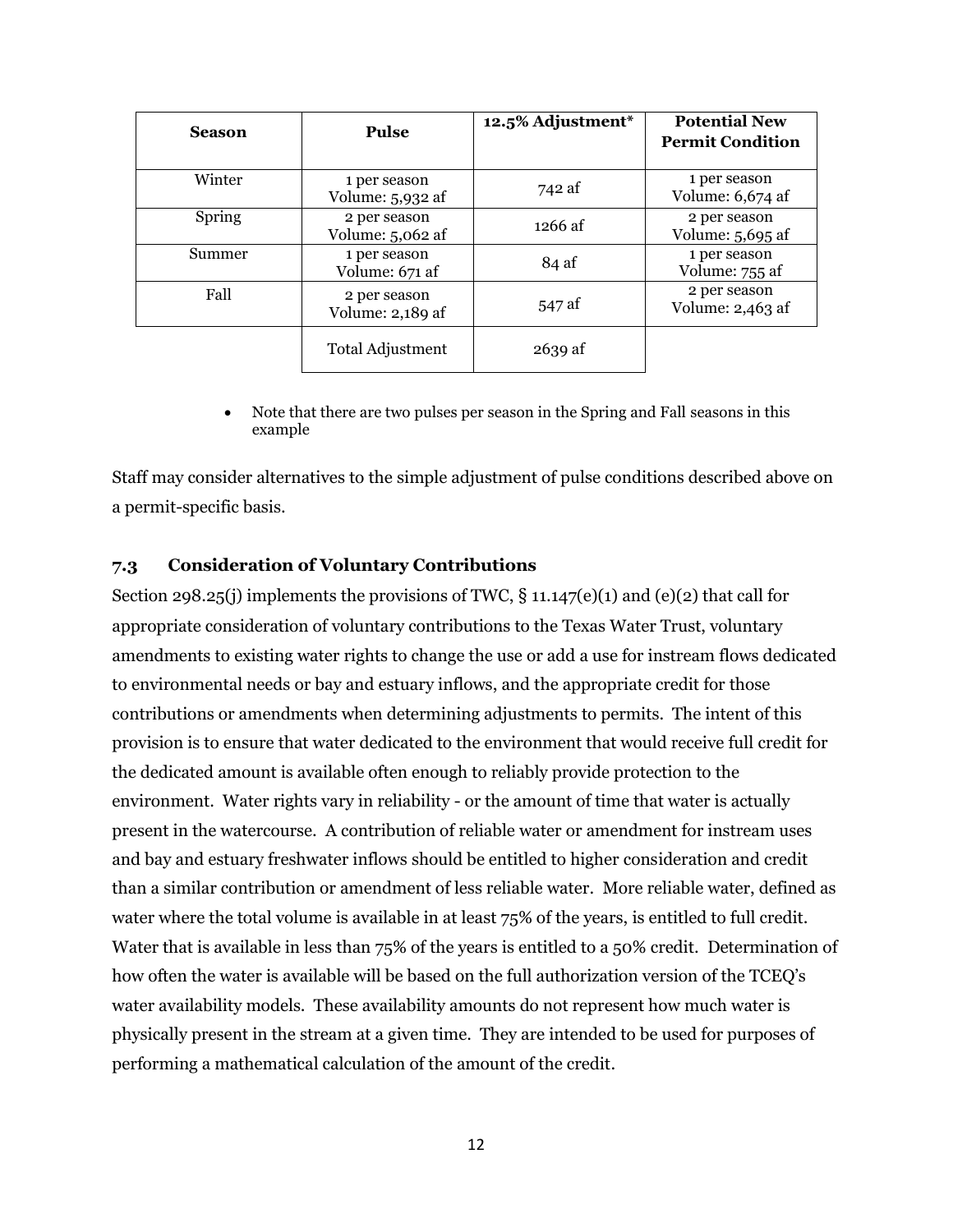The amount of water must be evenly distributed over the full year. For example, a water right holder seeking credit or consideration under the rule would not be able to specify that their 10,000 acre-foot donation should be considered as being made only in June, July, and August, unless the original water right only allowed diversions in those months. For water rights amended to add a use for instream flows dedicated to environmental needs or bay and estuary inflows, the water right holder retains the ability to use the water right for its original purposes. The rule gives the water right holder credit for 50% of the amount in the permit, so long as that amount is not used for its original purposes. The Executive Director can distribute the credit for a contribution of stored water to the Texas Water Trust in a different manner in order to provide maximum benefit to the environment. For example, stored water could be used to produce one or more pulse flows.

# **8.0 Example for a New Appropriation of Water**

For the following example, an applicant requests a new appropriation of 50,000 acre-feet of water from the main stem of the Trinity River at a point 10 miles above USGS Gage No. 08065000, Trinity River near Oakwood. The application was declared administratively complete on October 31, 2009.

An application for a new appropriation would have to meet the requirements in TWC § 11.134. This section only describes staff's review and analysis of the requirements in Section 11.134  $(b)(2)$  and  $(b)(3)(D)$  and does not necessarily include all of the special conditions that may be included in a permit to comply with TWC § 11.134.

#### **8.1 Environmental Review**

Staff would first identify the applicable measurement point and then recommend special conditions to ensure that diversions were limited to those times the adopted standards are met as follows: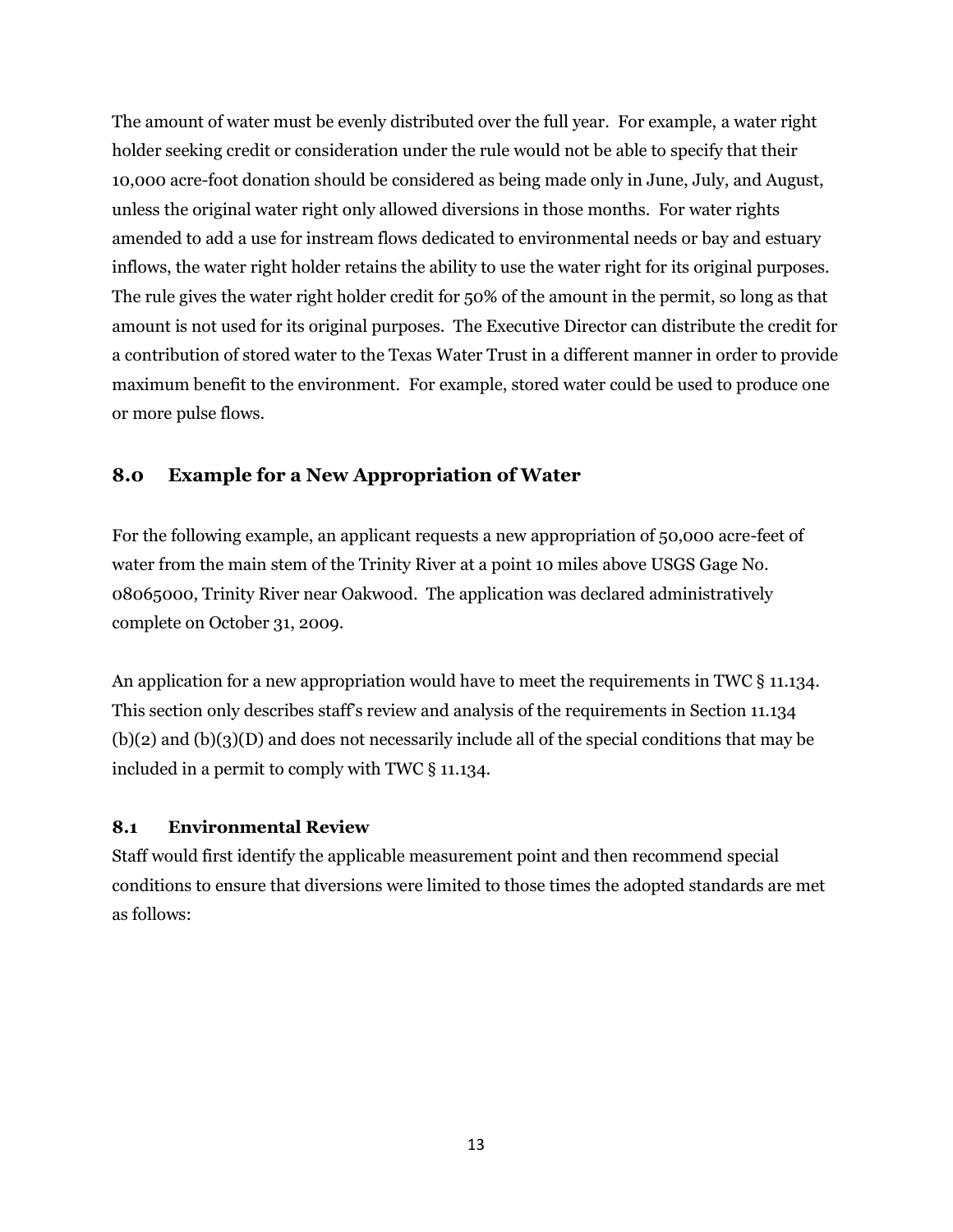1. Permittee may divert when streamflow exceeds the following values at USGS Gage No. 08065000 (Trinity River near Oakwood);

| <b>Season</b> | <b>Subsistence</b><br>Flow (cfs) | <b>Base Flow</b><br>(cfs) | <b>High Flow Pulse</b>                                        |  |
|---------------|----------------------------------|---------------------------|---------------------------------------------------------------|--|
| Winter        | 120                              | 340                       | Trigger: 3,000 cfs<br>Volume: 18,000 af<br>Duration: 5 days   |  |
| Spring        | 160                              | 450                       | Trigger: 7,000 cfs<br>Volume: 130,000 af<br>Duration: 11 days |  |
| Summer        | 75                               | 250                       | Trigger: 2,500 cfs<br>Volume: 23,000 cfs<br>Duration: 5 days  |  |
| Fall          | 100                              | 260                       |                                                               |  |

- 2. Permittee shall not divert water authorized if streamflow at USGS Gage No. 08065000 is below the applicable subsistence flow.
- 3. If streamflow at USGS Gage No. 08065000 is above the applicable subsistence flow but below the applicable base flow, Permittee may divert water unless streamflows fall below the applicable subsistence flow standard.
- 4. If streamflow at USGS Gage No. 08065000 is above the applicable base flow standard and below the applicable high flow pulse trigger level, Permittee may divert water, so long as the flow at the gage does not fall below the applicable base flow standard.
- 5. Two high flow pulses per season are to be passed if the applicable high flow pulse trigger level is met at USGS Gage No. 08065000.
- 6. With the exception of summer and fall, which are treated as a single season for purposes of pulse flow compliance, each season is independent of the preceding and subsequent seasons with respect to high flow pulse frequency.
- 7. If the applicable high flow pulse trigger level does not occur in a season, then Permittee need not stop diverting water to produce a high flow pulse.
- 8. If a qualifying pulse flow event is recorded at USGS Gage No. 08065000, then this pulse event satisfies the pulse requirement for that event within the respective season in that year.
- 9. A pulse flow is considered to be a qualifying event if the pulse flow trigger level is met and either the volume amount has passed USGS Gage No. 08065000 or the applicable duration time has passed since the pulse flow trigger level occurred.
- 10. Seasons are defined as Winter (December February), Spring (March May), Summer (June – August), and Fall (September – November).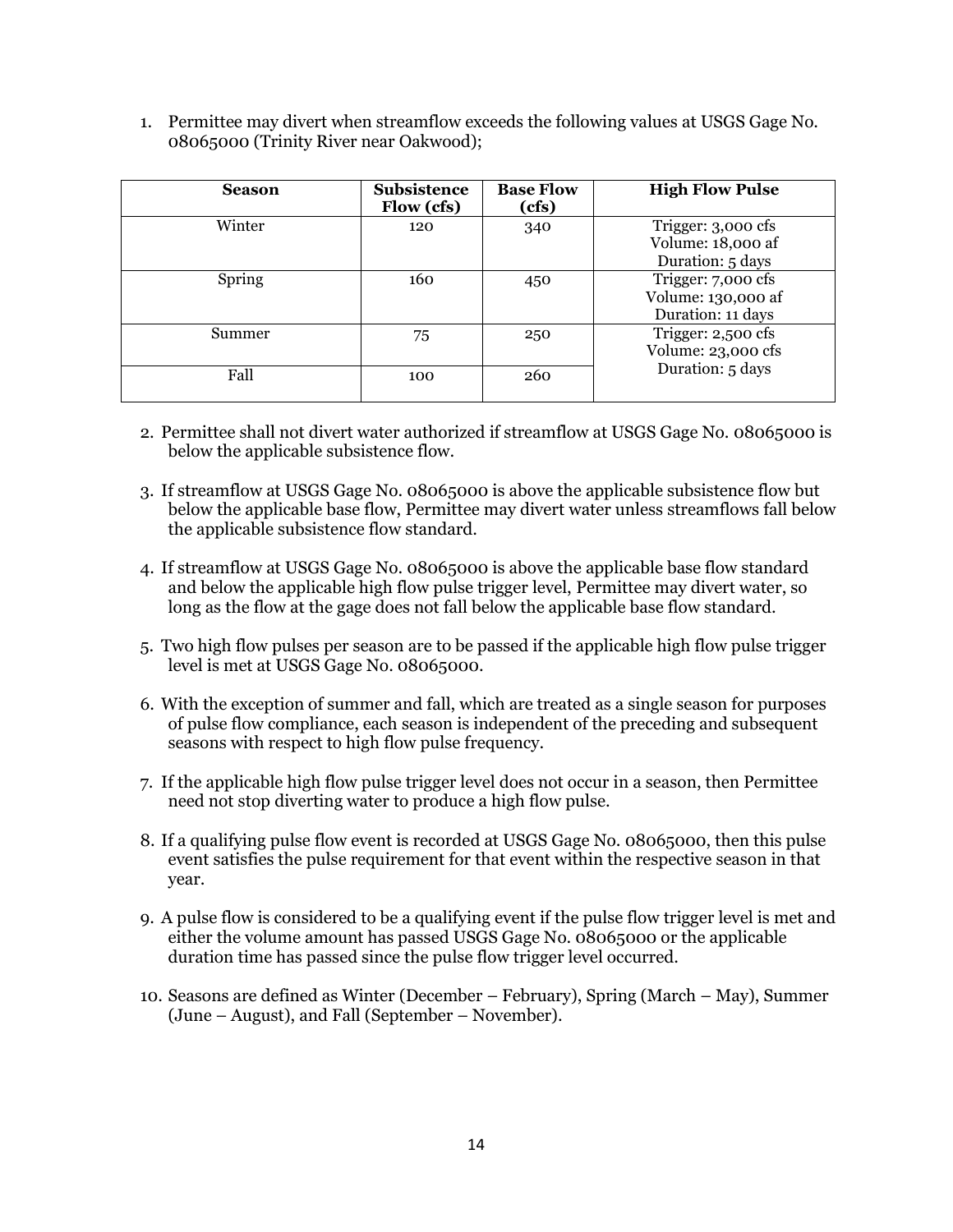#### **8.2 Water Availability Analysis**

The adopted environmental flow standards for USGS Gage No. 08065000 (Trinity River near Oakwood) are included in the TCEQ's water availability model (WAM) for the Trinity River Basin. Staff would model the application using the Full Authorization simulation of the Trinity Basin WAM where water rights utilize their maximum authorized amounts and return flows are not included. Under 30 TAC §298.215, the priority date for the environmental flow standards in the Trinity WAM is December 1, 2009. For modeling purposes, staff would use a priority date of December 2, 2009. The modeled priority date does not change the priority date of the permit. Staff would add the application to the WAM and determine whether water availability for the application meets the requirements in 30 TAC § 297.42.

Next, staff would evaluate the application in accordance with 30 TAC § 298.225(a) to determine whether the new appropriation would reduce the long term frequency on a seasonal or annual basis at which the volumes of freshwater inflows described in that subsection occur. Staff would calculate the regulated flows at control point 8TRGB, which is the most downstream point in the Trinity WAM, with the application included in the model, and determine whether the regulated flow remaining at 8TRGB is sufficient to satisfy the requirements in the rule. In this basin, the lowest annual inflow quantity (1,357,133 acre-feet) was available only 70% of the time. If the remaining flows after the application do not change this percentage, staff would recommend granting the application with the following additional special conditions, if reservoir storage is included in the application:

- 1. Permittee is not required to release stored water to meet the environmental flow requirements in this permit.
- 2. If Permittee has stored water in accordance with the terms and conditions of this permit, including any applicable environmental flow requirements in effect at the time the water was stored, Permittee may divert and use that stored water, even if the applicable environmental flow requirement is not met at the time of the subsequent diversion and use of that stored water.

## **9.0 Other Issues**

TCEQ's adopted environmental flow standards only apply to new appropriations of water. TCEQ still intends to recommend permit special conditions, as appropriate, to protect environmental interests for other types of permit applications. The numerical values in the adopted standards may be used in these other permitting actions to provide consistency in water rights administration. For example, prior to the adopted standards, TCEQ staff used a default